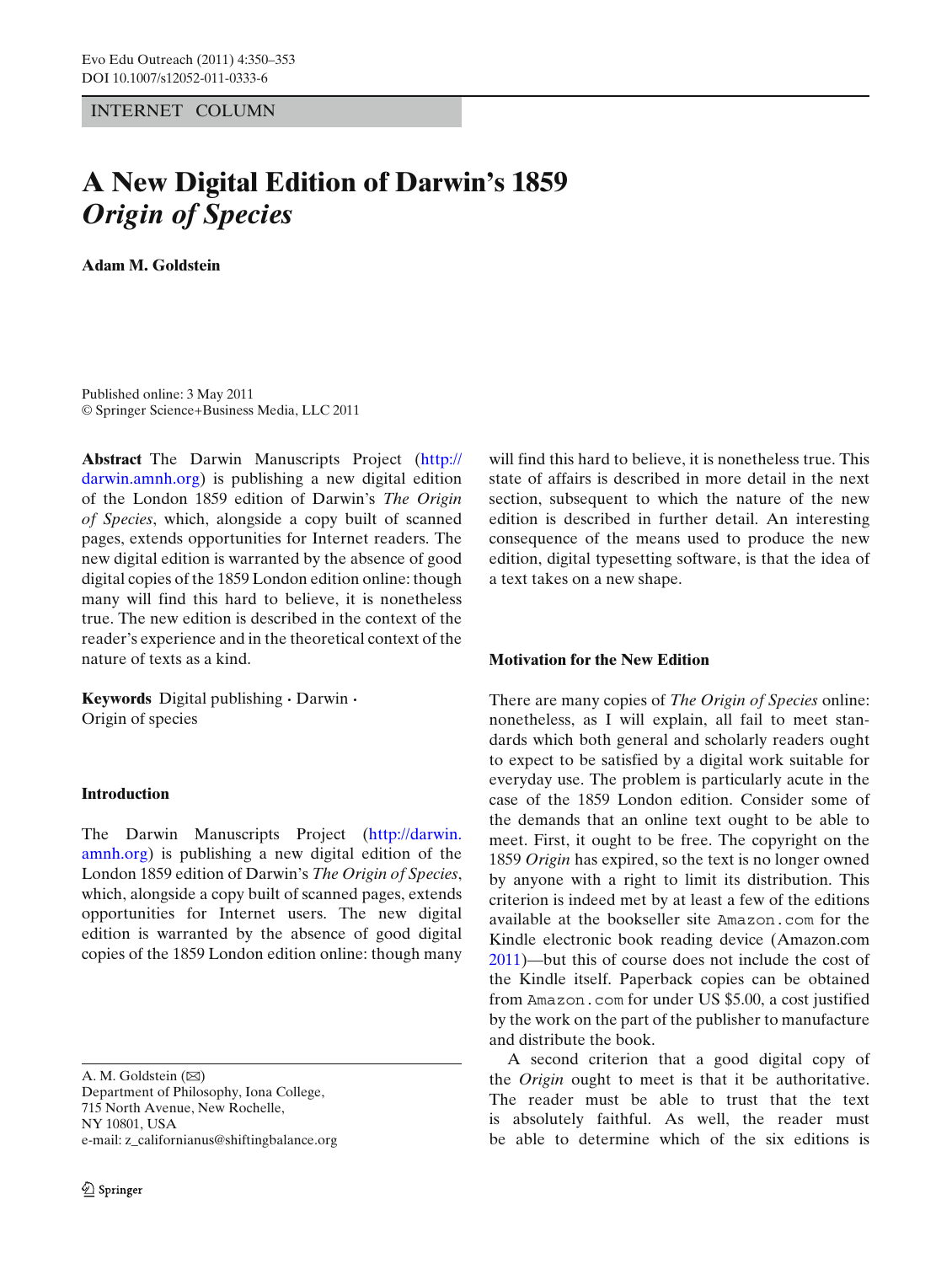reproduced in a digital copy. One site at which Internet readers can find such an edition is the well-known [http://www.darwin-online.org.uk,](http://www.darwin-online.org.uk) "The Complete Work of Darwin Online." Here, users can view an image of each page of the *Origin*, and the edition number is clearly indicated. In a two-column view, the image can be seen next to an HTML representation of the text. Page breaks are marked in the HTML text, which is presented as a single, long web page. In addition to being authoritative, this text is suitable for scholars because the original pagination is preserved. Pages referred to by Darwin's contemporaries or others working with a copy of the first edition can be located.

The page numbers in printed books are designed to give readers a sense of where they are in the book, which is also provided by the thickness of the pages remaining in the book. Page numbers help, but in the absence of pages themselves, they do not give the reader as much information about how far he or she has read as in a printed book. Perhaps the solution is to print out part or all of the web page at the Darwin Online site mentioned above. The page numbers of the *Origin* do not correspond to the printed pages, which the web browser will simply fill with text when it formats the page for printing. The same is true for other major divisions in the book, such as chapter divisions. In printed books, these start on a new page, often on the same side of a page, for instance, on the page that is face-up to the right. Font choices, justification and hyphenation, and other design elements appropriate for a web page are not usually appropriate for a printed work. This results in a less-than-optimal reading experience and a lower level of understanding than would be obtained if a well-designed print work were consulted.

In order to create a more familiar reading experience by obtaining a text of the *Origin* in a more book-like form, the reader might elect to download and print out the PDF copy at the Darwin Online site. In this way, the reader can have a copy of the *Origin* much like someone in 1859 would have had: the PDF copy is composed of high-quality photographic reproductions of a copy of the 1859 *Origin*. The PDF copy is different in an important regard from what a reader in 1859 would see: in the intervening time, the pages represented in the PDF copy have yellowed. For the reader of today, this enriches the reading experience because the yellowed pages have a warm, antique look, which does not obscure the print. This yellowing is not a virtue for a digital book, however. To capture this look, the PDF file must be large—92 megabytes. Even over the fastest connection to the Internet, downloading such a large file will take a long time. Once obtained, printing the images will be slow and the quality poor.

In a comprehensive survey, the results of which are reported in the editor's introduction to the digital edition at the Darwin Manuscripts Project, no copy of *The Origin of Species* meets the criteria sketched above. A good digital copy of the *Origin* should be authoritative, clear as to the edition and to the publisher that produced the book represented online, easy to read, and easy to obtain in both digital and print forms. Some of the digital editions of the *Origin* are hybrids of the first and third editions, and many are mislabeled, apparently purporting to be a copy of an 1859 edition, but being in fact either the third or the sixth. The problem of authority and accuracy is most acute. Copying and recopying a digital file can result in the loss of character formatting information, and in many online editions, accented characters are deleted, or else have lost their accents. In producing the Darwin Manuscript Project's digital edition, thousands of errors were discovered in the initial working digital copy, obtained from the Oxford Text Archive. These include the missing characters just mentioned and also include missing and transposed sentences and phrases.

### **The New Digital Edition**

The Darwin Manuscripts Project, as its name suggests, aims to create and publish manuscripts, that is, texts by Darwin not published, such as his reading notes, marginalia, and records of his observations in his scientific notebooks. Correspondence, although not published by Darwin or intended for publication, is the province of the Darwin Correspondence Project; The Complete Work site mentioned above has taken responsibility for publishing digital copies of works of Darwin's available in print, including their translations and multiple editions.

Nonetheless, the Darwin Manuscripts Project does have an interest in providing easy access to good quality digital editions of a small number of Darwin's previously published works. The Project has collected the existing leaves (sheets) of Darwin's near-final copy of the first edition *Origin*; and, those of Darwin's manuscripts especially important to understanding his line of thought leading up to the 1859 *Origin* are collected on the site in the form of a scholarly edition. An ongoing effort at the Darwin Manuscripts Project is to link references to books made by Darwin in his manuscripts to bibliographic records for those books. These records can be linked to the digital full text of the works to which they refer. Site users will expect to find a copy of Darwin's finished work ready to hand.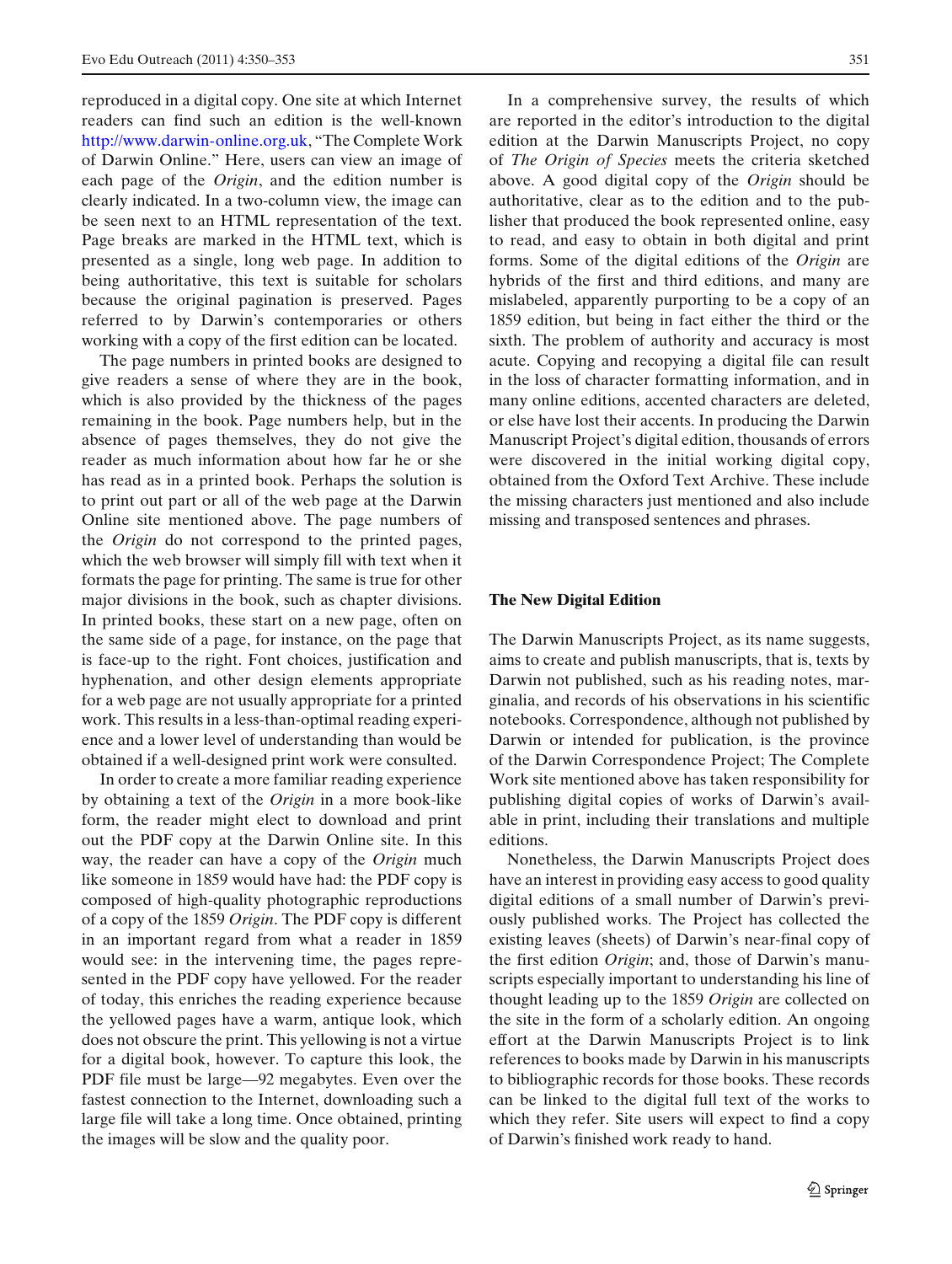The Project has obtained a high-quality scan of a first edition of the *Origin*, which is displayed page by page. Like the scanned images at the Complete Work site, these pages have an antique glow, and remain as clear and readable as they did when they were printed in 1859. By the same token, as in the case of the Complete Work site, the scanned edition rates poorly on ease of downloading and printing. The decision was made, in light of this, to publish a second text, a text which conforms more closely to the style of a modern book, and which is made for portability in digital and print forms, and which adds internal navigation not possible with a scanned edition.

Authority ranks high among the criteria for a good digital edition, as already noted. The text started as a plain (ASCII encoded) copy of what purported to be the 1859 text, obtained from the Oxford Text Archive. Annotations to this text file reported that it had been proofread against the facsimile of the first edition, edited by Ernst Mayr (Darwi[n](#page-3-0) [1859](#page-3-0)). In fact, thousands of errors were discovered; in preparing our text, it was proofread three times. Before proofreading could begin, the text was prepared for processing by the LaTeX digital typesetting system. It takes files in ASCII format as input. It outputs PDF files, typeset in accord with markup and other typesetting commands embedded in the text. As will be seen, using this system enables the text to be used for a wide range of applications, in addition to generating the printed text published at the Darwin Manuscripts Project.

The output generated by processing LaTeX renders the text in the format of a printed book. The first proofreader read this text; when errors were discovered, the proofreader made the changes in the underlying text file input to the processor. After re-processing the text to generate a new PDF file reflecting the first proofreader's changes, it was passed along to the second proofreader; after repeating this process, the second proofreader passed the text to the third proofreader. The text was checked against the edition by Mayr mentioned above; Mayr states in his editor's introduction that the facsimile was created by the first edition of the *Origin* held by Princeton University in the Firestone Library.

The general editorial principle that guided the proofreaders is that the text of the digital edition deviate from the facsimile if, and only if, that deviation would improve access to Darwin's ideas for the reader of today, but would not influence the meaning of the text. This means that every word, sentence, paragraph, and section heading or other similar devices be copied exactly as it appears in the facsimile. In contrast, no effort was made, for instance, to duplicate the page size or hyphenation of the 1859 *Origin*; and some 19th century conventions of word spacing and punctuation were changed because they are no longer used today and would be a distraction. All content is preserved but the typesetting is not. Every deviation from the 1859 text, no matter how small, is described in the editor's introduction.

A consequence of this editorial principle is that the page breaks in the new digital edition do not match those in the 1859 publication. To remedy this, page breaks are noted in the text. There are two indices, one that refers to page numbers as they appear in the digital republication, and one that refers to the page numbers in the 1859 edition. The new edition is appropriate for use by students, professors, historians, or any other researcher who needs to be able to locate text in the original publication. Entries in both indices are hyperlinked to the pages in the text they refer to. The table of contents is also hyperlinked.

The resulting digital edition of the *Origin* complements the scanned copy. Users can download the entire PDF at once, or download a single chapter. Browsing the scanned copy of the *Origin*, users of the site are given the option of downloading the PDF copy. The scanned pages, each approximately 400 kilobytes in size, add up to approximately 185 megabytes, for the entire *Origin*. The new PDF copy is a featherweight at 6.4 megabytes.

### **Further Applications**

The digital copy of the *Origin* in the PDF format is only part of the new edition or perhaps, one of the many products or results of a larger digital entity that better deserves the title "digital text." To understand this paradox, consider the manner in which it is created. As I mentioned above, the PDF document is generated by processing text files with the LaTeX typesetting system. This is analogous to the manner in which a web browser such as Firefox or Apple's Safari displays the text and images on a web page. The browser queries the address requested by the user. A text file at that address is read by the browser. This file contains computer code instructing the browser what to display. The browser can be viewed as a computer application whose task is to interpret a text file with instructions about what to display on the user's screen. The LaTeX system works in precisely the same way, except that code interpreted by the processing application consists of the text of the document to be created, with commands about how to display text, such as chapter headings, paragraph breaks, page dimensions, and type size and style. A